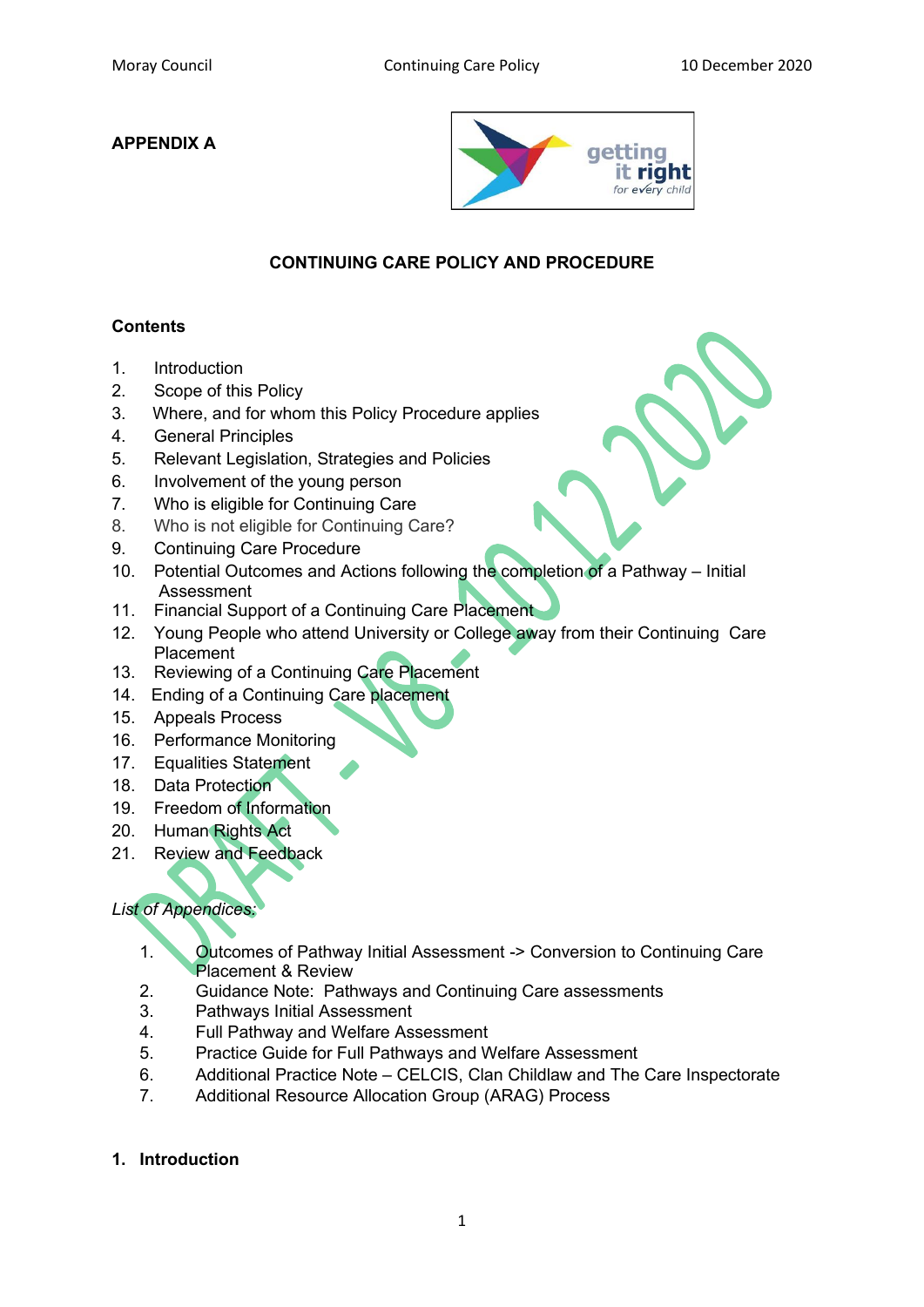It is recognised that care leavers have long had poorer outcomes than their non-Looked After peers, in terms of education, employment, and physical and mental health etc. Their needs are complex, reflecting backgrounds of trauma, loss and instability. Safeguarding and promoting their welfare and wellbeing can, therefore, be challenging. As a Local Authority, there are a number of duties and powers given on behalf of Care Leavers. Over the last few years, there have been a number of changes as the needs of this group of young people have been highlighted and focused upon.

The Staying Put Scotland Guidance (2013) promoted the needs of young people, focusing upon connectedness and belonging. It recognised that young people require support over an extended period of time.

The Children and Young People (Scotland) Act 2014 created the new provision of Continuing Care. This provision placed a duty on local authorities to provide care leavers, whose final placement was 'away from home', with a continuation of the kinds of support they received prior to their ceasing to be looked after. There was a phased implementation and some changes made but currently all eligible young people aged 16-18 years old can request Continuing Care, which means they can request to remain in their care placement up to their 21<sup>st</sup> birthday. This is a new legal status which results in the young person no longer being Looked After by the Local Authority – but it also does not make them immediately eligible for Section 29 Aftercare (Children (Scotland) Act 1995, as they will remain in a care placement.

This policy and practice guide focuses upon Continuing Care. The Scottish Government state that there are 3 main aims of objectives to the principle of Continuing Care:

- To address the inequalities between looked after children and their non-looked after peers by providing a stable home and ensuring that young people are not discharged from care until they are prepared and ready to leave;
- To improve the assessment, preparation and planning for young people leaving care; and
- To provide better personal support for young people after leaving care.

(Taken from Guidance on Part 11 (Continuing Care) of the Children and Young People (Scotland) Act 2014)

The Independent Care Review published in February 2020 also told us that children and young people need any transitions to be: limited in number, be relational, be planned and young people must be informed and involved as much as possible and it would be the vision that this policy and procedure will meet these needs and, therefore, this policy will be reviewed at least on an annual basis to ensure that the Moray Council are "Getting it Right" for the young people who are eligible for, and enter, Continuing Care.

## **2. Scope of this Policy**

This policy focusses on the transitions of young people, including those with additional support needs, between being supported through the Looked After process to being supported within the Continuing Care process.

The policy supports the effective assessment, planning and review process for each young person to support this change to happen as efficiently as possible.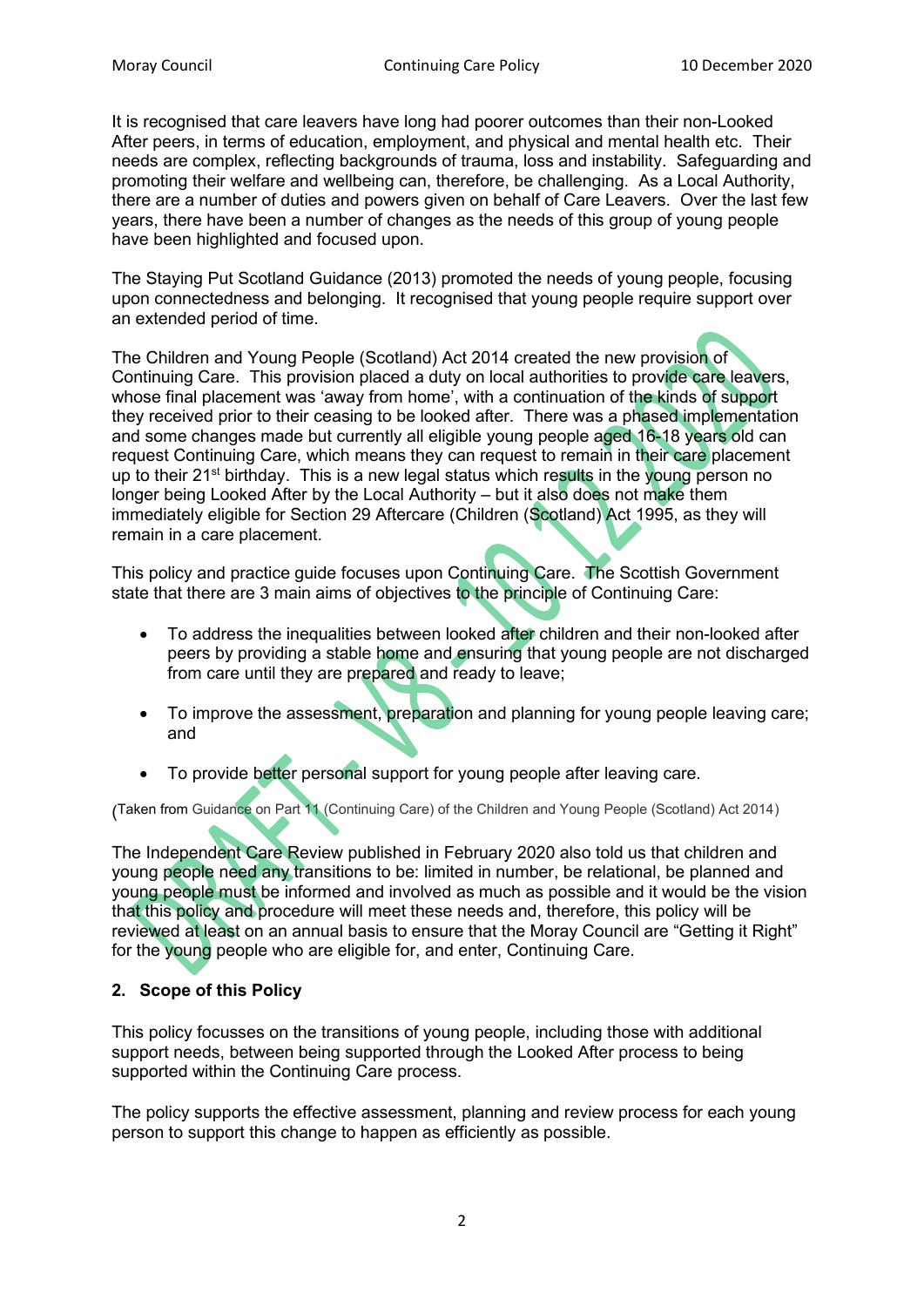This policy should be read in conjunction with the Transitions from Children Services Policy as this outlines the assessment process which will identify the route which will best meet the young person's needs and provide the best outcomes for them as they move to adulthood.

### **3. Where, and for whom this Policy Procedure applies**

This policy principally applies to Social Work professionals employed by the Local Authority but will be of interest to all professionals who support Looked After Children, who are accommodated on their 16<sup>th</sup> birthday, or anyone else who has an interest, either personal and professional, in the subject.

## **4. General Principles**

The core principles of this policy emphasise the importance of having a strong, explicit philosophy of care which promotes actively delaying the exit of young people from their care placement up to the age of 21, and continuing in that setting until they are confident, skilled and ready to move on.

Similar principles are outlined in the Scottish Government's "Staying Put Scotland" document:-

- Young people are encouraged, enabled and empowered to remain in positive care settings until they are ready to move on.
- No looked after young person leaves care without the skills and support necessary for success.
- Local authorities and their corporate parenting partners will have made explicit their commitment to the "Staying Put Scotland" approach.

In addition Getting it Right for Every Child (GIRFEC) principles also apply:-

- Planning will follow a holistic, young person-centred approach
- Assessment will focus on the long-term wellbeing needs and aspirations of care leavers;
- Intervention will be appropriate, proportionate and timely.
- There will be high standards of cooperation, joint working and communication between agencies, young people and where appropriate, their families to achieve best outcomes for young people.

## **5. Relevant legislation, strategies and policies:**

- The Independent Care Review 2020
- The Children and Young People (Scotland) act 2014
- Scottish Care Leavers Covenant 2014
- Supporting Young People Leaving Care in Scotland: Regulations and Guidance on Services for Young People Ceasing to be Looked After by Local Authorities published in 2004
- These are our Bairns Scottish Executive 2008
- Freedom of Information (Scotland) Act 2002
- The United Nations Convention on the Rights of the Child
- The Human Rights Act 1998 and Equality Legislation
- Data Protection Act 1998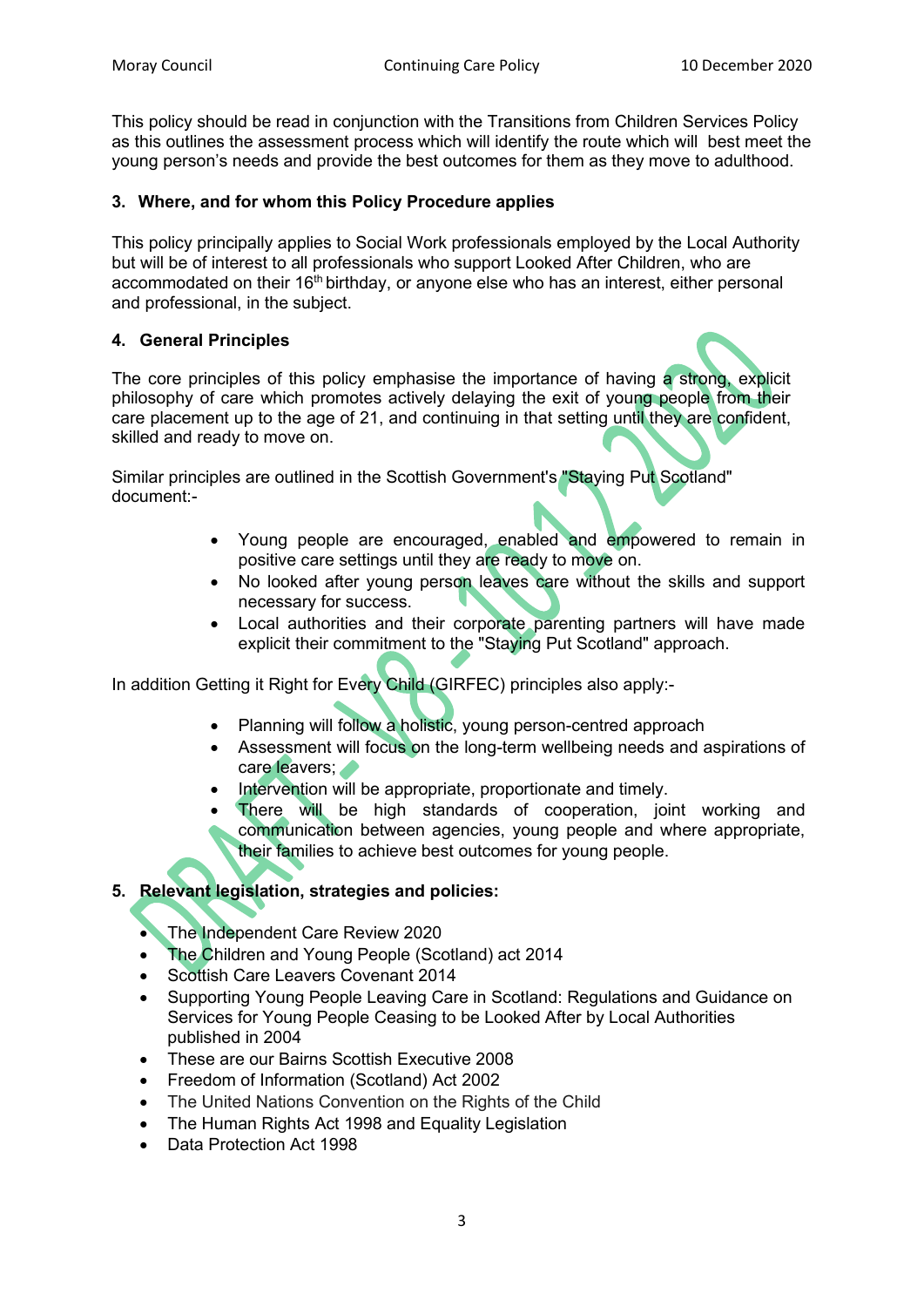#### **6. Involvement of the young person**

Professionals working with young people to assess and plan how to meet the young person's needs **must** seek and take account of the young person's views and wishes. Professionals must take steps to make sure that the young person can attend and take part in meetings that are held about the young person. At a minimum the views of the yp, if not the yp, must be "at the table". Professionals should ensure that the timing of meetings does not prevent/ discourage the young person from attending. Professionals will be encouraged to be creative to ensure that the views of the young person are sought and heard, e.g., using video clips, or drawings or writing etc. Professionals must ensure that the young person has received, and understands the information on which decisions are made.

If the young person has any particular needs because of language or impairment, professionals should make sure the assessment and other materials are in a format accessible to them.

Advocacy is available for looked after young people. At the time of creating this refreshed policy the advocacy provider is Who Cares? Scotland. Professionals should ensure that the young person is aware of this service and support them to access it if required. Some young people will choose to speak for themselves or will have another person act as their advocate: the outcome to be achieved is to hear the views of the young person at the table.

### 7. **Who is eligible for Continuing Care?**

The Moray Council has a duty to provide Continuing Care for **all** young people who request it and who are Looked After and Accommodated on their  $16<sup>th</sup>$  birthday. This includes all young people with a disability whose future support may be given by Adult services following their 18<sup>th</sup> birthday and also those YP with a disability for whom a Guardianship order may be sought as their Guardians will be able to make decisions in the best interests of the young person. These young people will be either:

- In a foster-care placement either provided by the Moray Council or by an independent provider purchased by the Moray Council.
- Within a Looked After kinship care placement (i.e., not subject to a Kinship order).
- Within a residential setting either provided by the Moray Council or by an independent provider purchased by the Moray Council.

These young people will be eligible to remain in their care placement up to their 21<sup>st</sup> birthday. A young person may be subject to either a Compulsory Supervision Order away from home, or be being Looked After on a voluntary basis or be subject to a Permanence Order: it makes no difference to their eligibility. A Continuing Care placement can start at the age of 16, if the young person's would prefer their Looked After status ends then, but The Moray Council encourages all young people to remain looked after until they are 18, in which case Continuing Care is most likely to apply from 18 to 21. It should be noted that if a young person is subject to a Permanence Order then the transition of their placement to a Continuing Care placement cannot begin until their  $18<sup>th</sup>$  birthday, as this is when their Permanence Order will automatically end.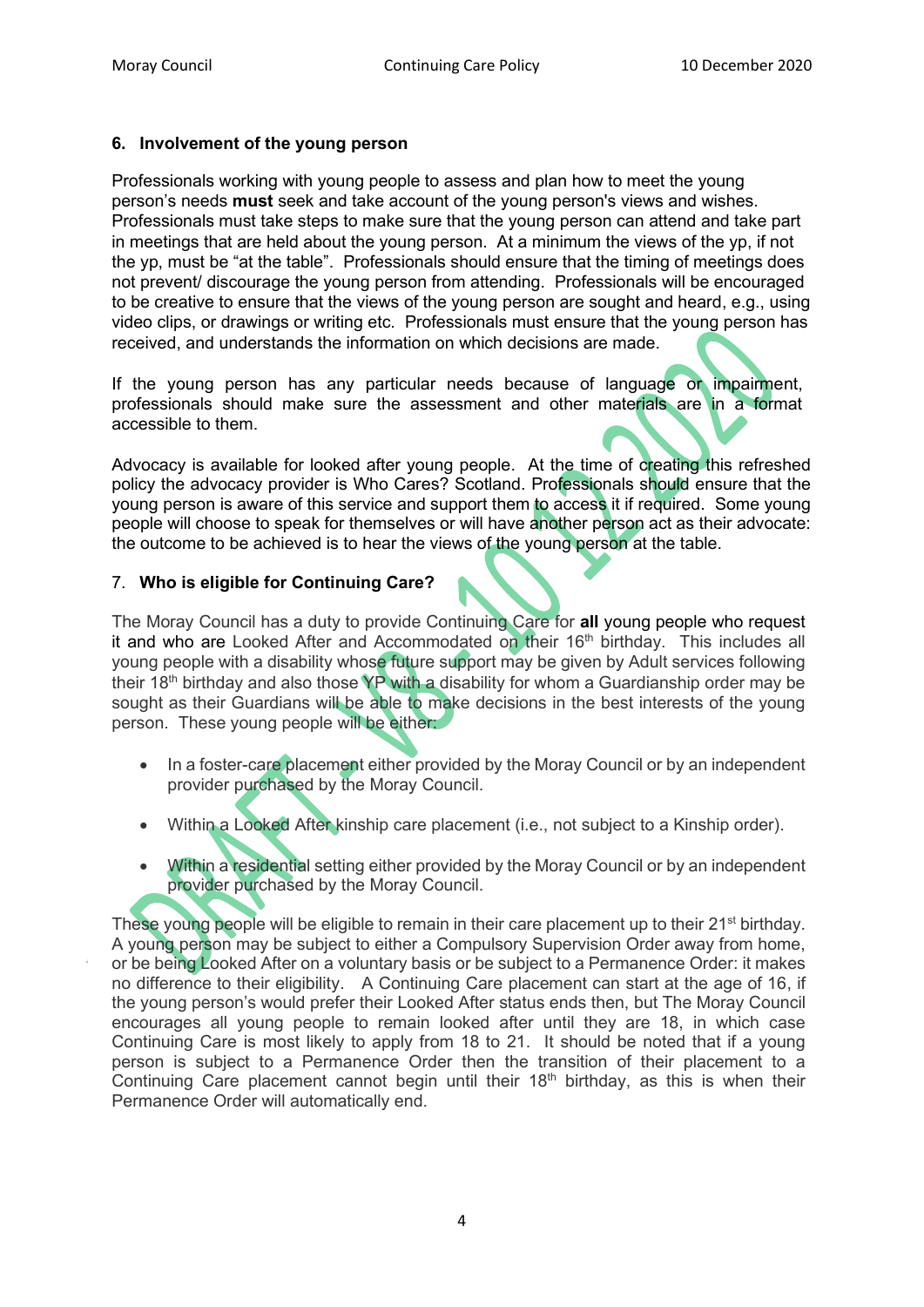#### **8. Who is not eligible for Continuing Care?**

The Moray Council does not have a duty to provide Continuing Care for:

- A young person who is subject to a Kinship Order through the Children Scotland Act (1995) as they are not Looked After by the Local Authority.
- A young person who is subject to a Compulsory Supervision Order at home as they are not Looked After and Accommodated by the Local Authority.
- A young person if they were accommodated in secure care immediately before ceasing to be looked after.
- A young person whose carer/placement provider has indicated that they are unable or unwilling to continue to provide the placement; or
- A young person whose welfare would be significantly adversely affected if they remained within the placement.

#### **9. Continuing Care Procedure**

Shortly before a young person's  $15<sup>th</sup>$  birthday a Looked After Review (LACR) will ask for a Pathway – Initial Assessment to be completed which will identify the young person's needs as they move into adulthood (See Appendices 1, 2 and 3). This assessment will be completed in partnership with the young person and other important people in the young person's life. The outcome of this assessment will be, firstly, to identify what the young person plans are for them following their  $16<sup>th</sup>$  birthday and where they see themselves living and, secondly, the support needs of the young person as they move into adulthood and where these will be best met. At this LACR it will be identified whether an additional/specialist assessment is required to assist the process of transition to adulthood. This will, although not exclusively, usually relate to young people with additional support needs such as complex medical health needs, a learning disability, mental health or emotional wellbeing needs and those young people who present with challenging behaviour and who, as they become young adults, may struggle to manage with a more independent lifestyle. This assessment will be carried out by either the young person's Social Worker, or after discussion with the young person, a Throughcare Worker from the Placement Services Team and in partnership with a Social Worker from the Adult Transition Service if this would be of assistance.

### **10. Potential Outcomes and Actions following the completion of a Pathway – Initial Assessment**

1. When the outcome of the Pathway – Initial Assessment is that an (eligible) young person has decided that they wish to stay in their current care setting, potentially up to their 21<sup>st</sup> birthday under Continuing Care then a full Pathway and Welfare Assessment (please see Appendices 4 & 5) will need to be completed to ensure that this would not significant adversely affect their welfare. This assessment need not be carried out until nearer the young person's  $17<sup>th</sup>$  birthday to progress the conversion of their placement to that of a Continuing Care placement. *Please note: the date of this full Pathway and Welfare Assessment may need to be earlier if the young person is requesting Continuing Care begins between their 16th and 18th birthday and are not subject to a Permanence Order*.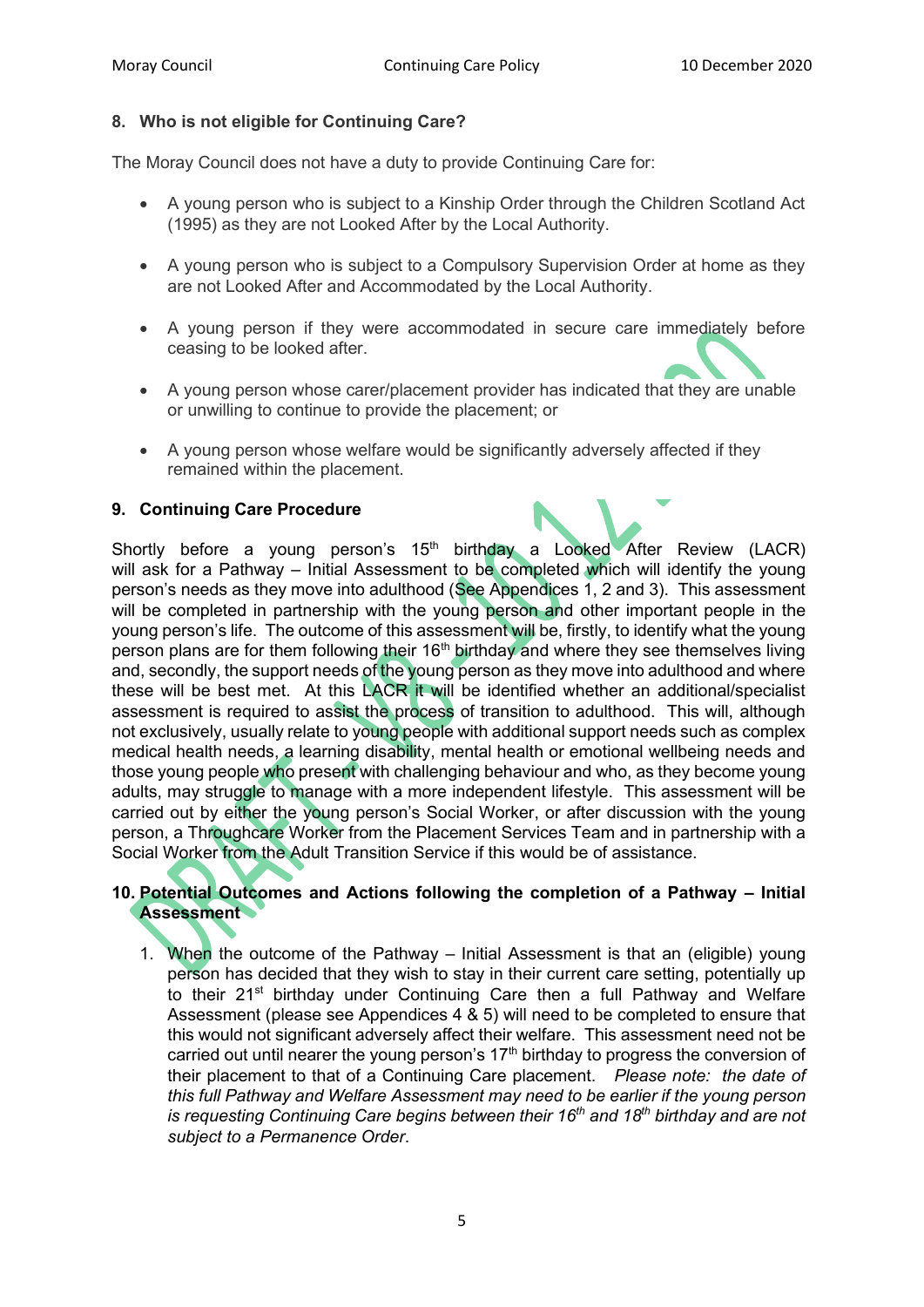Attached at Appendix 6 is a practice note, written and endorsed by CELCIS (Centre for Excellence – Children's Care & Protection), the Care Inspectorate and Clan Childlaw which provides further useful guidance and information.

- 2. When the outcome of the Pathway Initial Assessment is that a young person sees themselves only staying within their placement until their  $18<sup>th</sup>$  birthday and is not requesting Continuing Care then a full Pathway Assessment will need to be completed following a young person's  $16<sup>th</sup>$  birthday. A Throughcare/Aftercare Worker will take the lead in coordinating this assessment.
- 3. When the outcome of a Pathway Initial Assessment is that a young person sees themselves leaving their placement at the age of 16, then a Throughcare/After Worker is to be allocated to a young person and a full Pathway Assessment is to be completed to support the young person with their future plans.

### **11. Financial Support of a Continuing Care Placement**

#### **For Continuing Care providers who were previously LA Foster-carers**

For Continuing Care providers who were previously LA Foster-carers, they will continue to receive the equivalent of their last fostering-fee and allowances for the first year of the young person's continuing care placement. However, if a young person is working and earning over £14,344 per annum, then these allowances will be reduced by 50%. At the start of the second year of the young person's continuing care placement a fixed fee of £255.07 will be given to the Continuing Care provider and no allowances will be paid provided the young person is 19 years old at this point. If the young person is under the age of 19, then allowances will continue to be paid until they reach their 19<sup>th</sup> birthday. A review of the Continuing Care placement will take place shortly before a young person's 19<sup>th</sup> birthday and a part of this review will be to ensure that a change in the financial support of the placement will not negatively impact upon its continuation. The Continuing Care provider and the young person will both have access to an appeal process, using the Moray Council's current complaints procedure if they are unhappy with any decisions made. The Continuing Care provider will continue to receive this fee until the young person leaves the placement or their 21<sup>st</sup> birthday, whichever applies.

### **For Continuing Care providers who were previously Kinship Carers**

For Continuing Care providers who were previously Kinship Carers, they will receive a fee of £255.07 from the start of the Continuing Care placement and this will continue until the young person's 21<sup>st</sup> birthday or before this if the young person is no longer in placement. Part of the Welfare Assessment for the young person will be to make sure that there is sufficient financial support for a Continuing Care provider to ensure the continuation of the placement. The Continuing Care provider and the young person will both have access to an appeal process, using the Moray Council's current complaints procedure if they are unhappy with any decisions made.

#### **For Continuing Care providers who were previously independent Foster-carers**

For placements provided by independent fostering agencies, the Commissioning team will enter into negotiation in relation to the development of a new contract with the provider as a Continuing Care Provider. See also Appendix 7 for details of how to request continued financial support of this placement.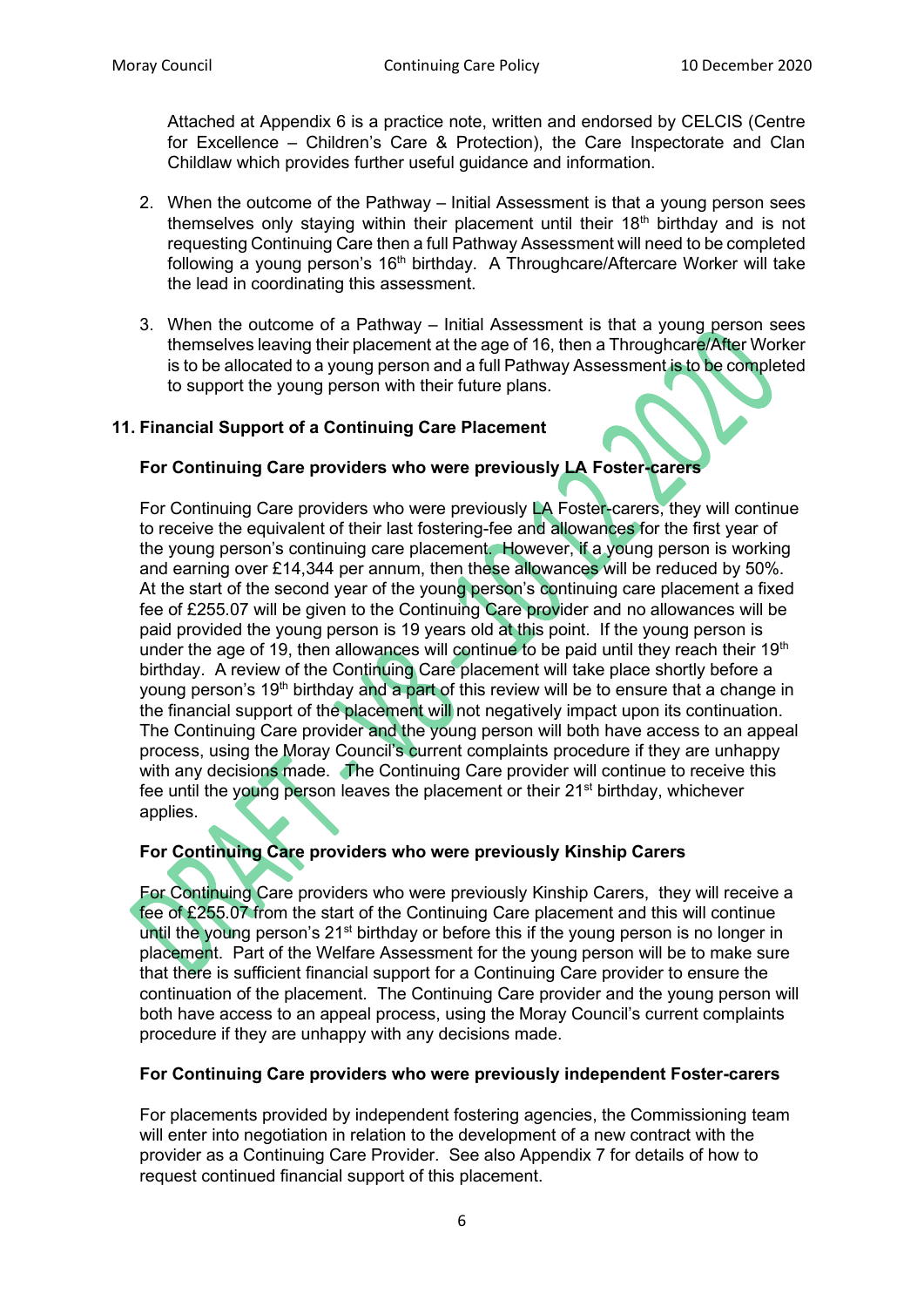#### **For Continuing Care providers who were previously external Residential Care providers**

For placements provided by external residential setting providers, the Commissioning team will enter in negotiation in relation to the development of a new contract with the provider as a Continuing Care Provider. See Appendix 7 for details of how to request continued financial support of this placement.

#### 12. **Young People who attend University or College away from their Continuing Care Placement**

For the first year of a young person's university or college course, the Continuing Care provider will continue to receive their full fee and allowances if this is also the first year of the continuing care placement. Following this, they will receive the £255.07 on a pro rata basis for the time the young person is at home e.g. weekends and holidays. These changes in financial support will form part of a review of the young person's placement and the young person and Continuing Care provider would both have access to an appeal process procedure, (under development), if they are unhappy with any decisions made.

If the Continuing Carer was a previous Kinship Carer then they will receive a fee of £255.07, if this is also the first year of the continuing care placement. Following this, they will receive the £255.07 on a pro rata basis for the time the young person is at home e.g. weekends and holidays. These changes in financial support will form part of a review of the young person's placement and the young person and Continuing Care provider would both have access to an appeal process procedure (under development), if they are unhappy with any decisions made.

# 13. **Reviewing of a Young Person's Continuing Care Placement**

A Review of the Continuing Care placement will take place after 3 months of the conversion date. This will be chaired by the most appropriate service. Following this an annual Review will be held (additional Reviews may held when necessary, i.e., when discussing attendance at University or College courses away from the placement). The basis for review will be that for the continuation of the placement it must not be significantly. adversely affect the wellbeing of the young person.

## **14. Ending of a Continuing Care placement**

The placement will end if:

- 1. the young person chooses to leave the placement
- 2. the accommodation ceases to be available
- 3. the LA consider that providing the care would significantly adversely affect the welfare of the person.
- 4. The young person reaches the age of 21 and had remained within the continuing care placement until that age.

The young person will at this point be eligible for aftercare in accordance with their assessed needs. The principle of relationship based care should follow, with plans incorporating how any previous relationships can be maintained and sustained over time, if appropriate.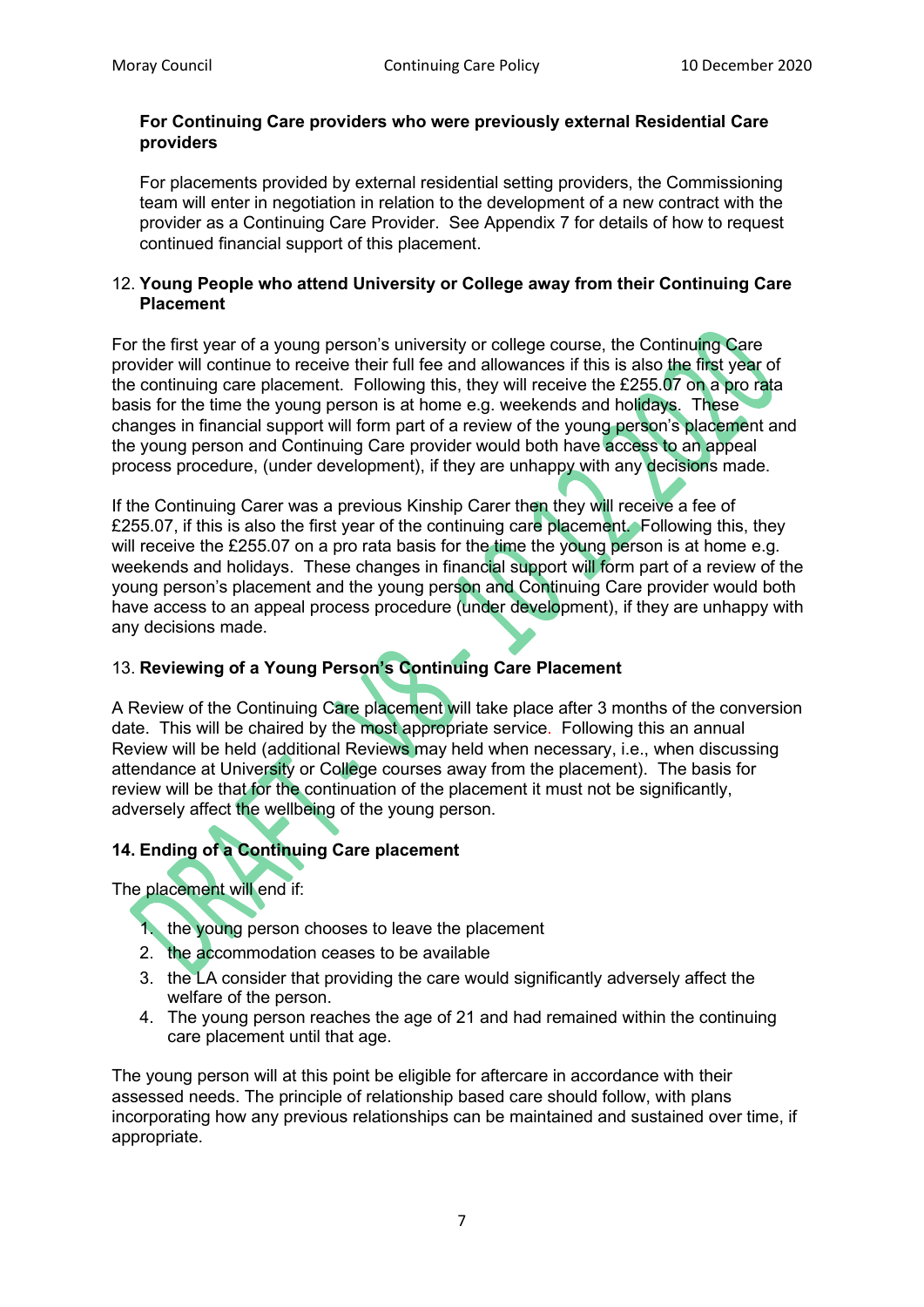It would be hoped that any transition out of a continuing care placement (which means it ending as a formally registered and financed service) will be carried out in a planned a way as possible. Particularly in relation to point 4 above, planning for the young person's next steps should be an ongoing conversation but, following the young person's  $20<sup>th</sup>$  birthday, focus should be placed on what happens next to ensure that discussions can be held with the young people and their support network to ensure a smooth ending of the Continuing Care placement and to make firm plans for the next steps which could involve remaining living with their continuing care setting.

#### **15. Appeals Process**

If a young person is unsatisfied with the service they have received from The Moray Council or any decisions made that they are not in agreement with, they have the right to appeal using The Moray Council Social Work Complaints Procedure.

If a young person's complaint relates to a care service that The Moray Council provide, they can choose whether to complain to The Moray Council or the Care Inspectorate. A young person will be able to find out about both complaints procedure by contacting either organisation directly either by telephone, email or through their respective websites:

#### **The Moray Council:**

| Website: | http://www.moray.gov.uk/ |
|----------|--------------------------|
|          | Telephone: 01343 543451  |
| Email:   | complaints@moray.gov.uk  |

#### **Care Inspectorate:**

| Website: | https://www.careinspectorate.com/                                |
|----------|------------------------------------------------------------------|
|          | Telephone: 0345 600 9527 Monday to Friday, between 09:00 - 16:00 |
| Email:   | enquiries@careinspectorate.gov.scot                              |

## **16. Performance Monitoring**

The monitoring of performance will focus on the extent to which the specific objective of this policy is being achieved. This is that:

The policy supports the effective assessment, planning and review process for each young person to allow this move to happen as efficiently as possible.

A key component of monitoring the performance of this policy will be gathering the young person's views and those of the care setting.

#### **17. Equalities Statement**

Health & Social Care Moray, Moray Council and NHS Grampian do not discriminate on any grounds, advocate for and are committed to equalities and recognises their responsibilities under the Equalities Act 2010 and the related Public Sector Equality Duty.

In relation to equality of information provision, Health & Social Care Moray will ensure that all communications with individuals are in plain English, and shall publish all information and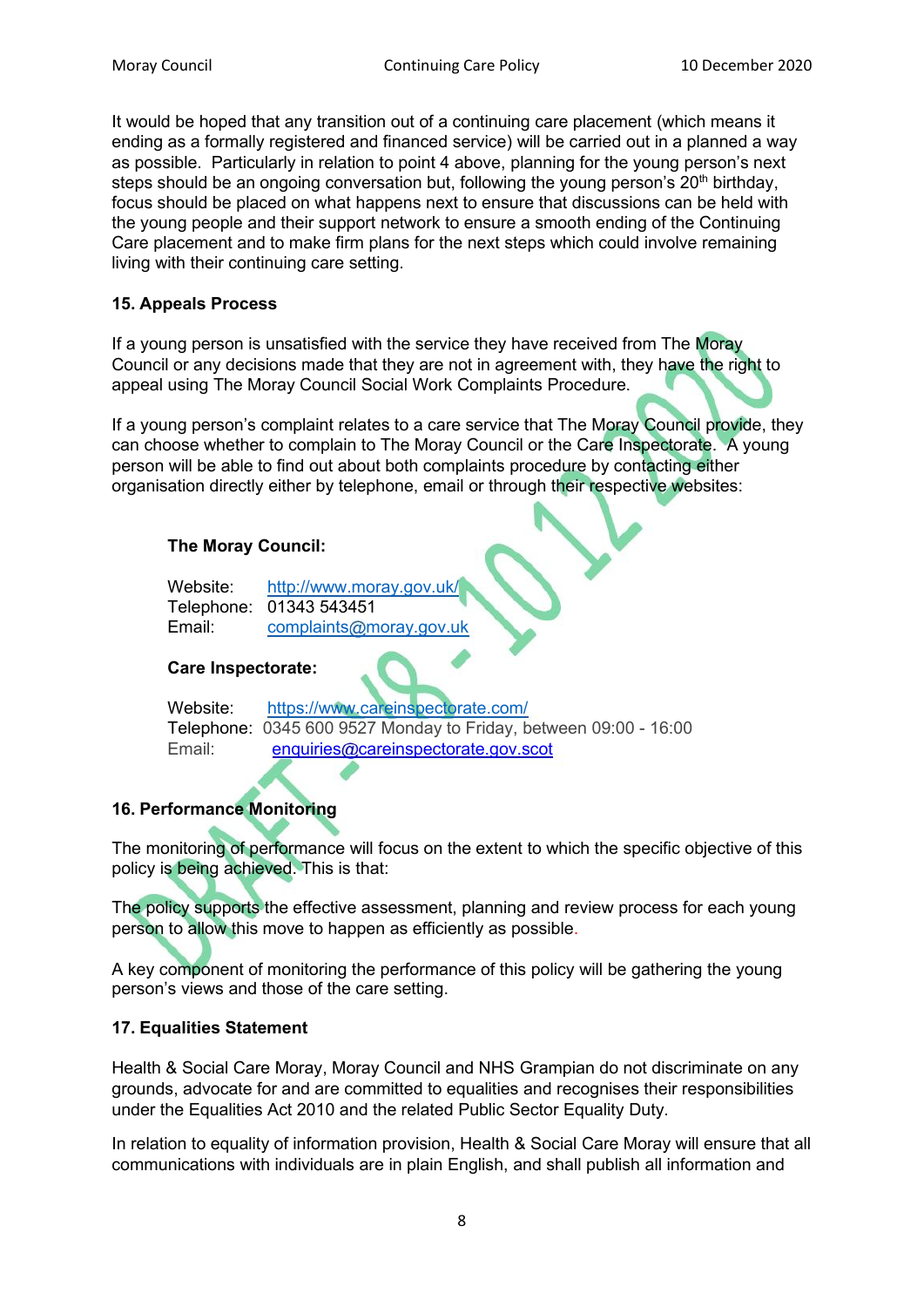documentation in a variety of formats and languages. Where required, Health & Social Care Moray will use the services of its translation team to enable effective communication between us and the individual. Where an individual has sight, hearing or other difficulties, we will arrange for information to be provided in the most appropriate format to meet that individual's needs. Health & Social Care Moray will also ensure that there are no physical barriers that could prohibit face to face communications.

If there is a complaint against discrimination, click on the link below for reporting form and procedure: [http://www.moray.gov.uk/downloads/file62366.pdf.](http://www.moray.gov.uk/downloads/file62366.pdf)

### **Equality and Human Rights Commission Scotland**

<https://www.equalityhumanrights.com/en/commission-scotland>

**Advice and Guidance section - https://www.equalityhumanrights.com/en/advice** [guidance.](https://www.equalityhumanrights.com/en/advice-and-guidance)

#### **18. Data Protection**

GDPR and the Data Protection Act 2018 governs the way information is obtained, recorded, stored, used and destroyed. Health & Social Care Moray, Moray Council and NHS Grampian comply with all the requirements of the Act and ensure that personal data is processed fairly and lawfully, that it is used for the purpose it was intended and that only relevant information is used. Health & Social Care Moray will ensure that information held is accurate, and where necessary kept up to date and that appropriate measures are taken that would prevent the unauthorised or unlawful use of any "personal information".

#### **19. Freedom of Information**

#### The purpose of the Freedom of Information (Scotland) Act 2002

<http://www.legislation.gov.uk/asp/2002/13/contents> is to "provide a right of access by the public to information held by public authorities". In terms of section 1 of the Act, the general entitlement is that a "person who requests information from a Scottish public authority which holds it is entitled to be given it by the authority". Information which a person is entitled to is the information held by the public authority at the time that the request is made. This is a complex area of the law that can overlap with the Data Protection Act and other legislation.

Please see the following link for guidance to the law in Scotland;

<http://www.itspublicknowledge.info/Law/FOISA-EIRsGuidance/Briefings.aspx>

All Freedom of Information requests to Health & Social Care Moray, Moray Council or NHS Grampian should be directed to the **FOI/DPA team/officer** in those organisations. At Health & Social Care Moray the contact is [info@moray.gov.uk.](mailto:info@moray.gov.uk)

#### **20. Human Rights Act**

The main rights and freedoms covered in the Human Rights Act 1998 are:

Right to life; freedom from torture; freedom from slavery and forced labour; right to liberty and security; right to a fair trial; no punishment without law; right to respect for private and family life; freedom of thought, belief and religion; freedom of expression; freedom of assembly and association; right to marry; prohibition of discrimination; peaceful enjoyment of property; right to access education and right to free elections.